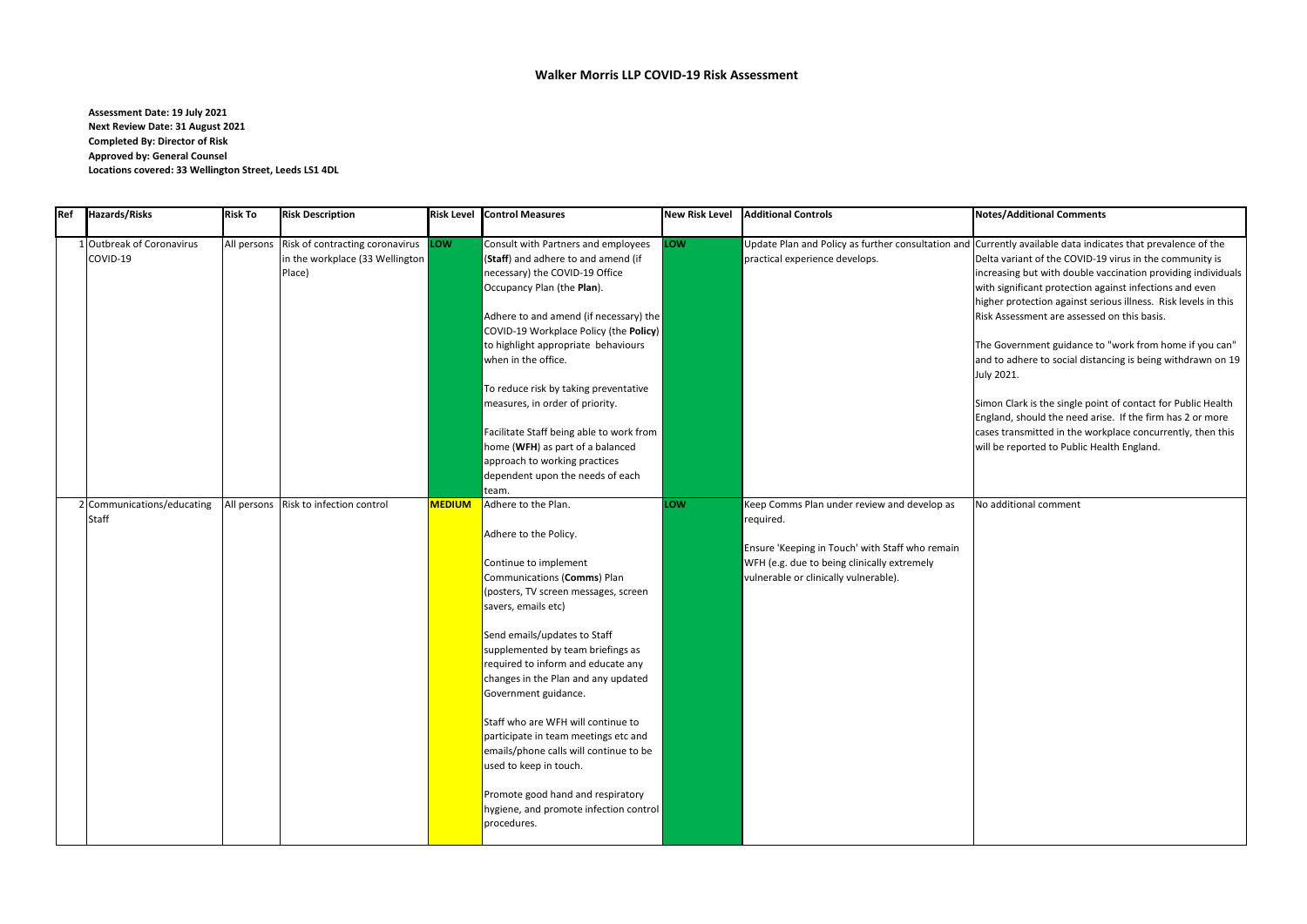| 3 Personal responsibility                                     | All persons | Risk to infection control,<br>increased exposure                          | <b>MEDIUM</b> | Staff are required to take personal LOW<br>responsibility to protect themselves<br>and others in respect of the potential<br>transmission of the virus. This will<br>showing<br>courtesy<br>mean<br>and<br>understanding in giving others space<br>whilst working, meeting and moving<br>around the workplace.<br>Adhere to changes made throughout<br>the workplace (as detailed in the Plan)<br>so that every reasonable effort is made<br>to protect themselves and others<br>whilst attending the workplace.<br>Rigorous monitoring by management. |            | Develop, update and communicate the<br>policies/procedures/protocols to ensure message<br>of personal responsibility is known and<br>understood by all staff.<br>Rigorous ongoing monitoring by management.                                                                                                                               | W<br><b>pr</b><br>wl<br>lab<br>W<br>laiı |
|---------------------------------------------------------------|-------------|---------------------------------------------------------------------------|---------------|--------------------------------------------------------------------------------------------------------------------------------------------------------------------------------------------------------------------------------------------------------------------------------------------------------------------------------------------------------------------------------------------------------------------------------------------------------------------------------------------------------------------------------------------------------|------------|-------------------------------------------------------------------------------------------------------------------------------------------------------------------------------------------------------------------------------------------------------------------------------------------------------------------------------------------|------------------------------------------|
| 4 Hygiene practices                                           |             | All persons   Risk to infection control                                   | <b>MEDIUM</b> | Continue Comms Plan to educate Staff LOW<br>on good hygiene practices and provide<br>guidance/posters/targeted messages in<br>key areas.<br>Additional bins provided for disposal of<br>tissues, wipes and hand drying towels.<br>Provision of adequate supply of hot<br>water, soap and hand drying facilities.<br>Provision of hand sanitiser and anti-<br>bacterial wipes for Staff to use.<br>Rigorous monitoring by management.                                                                                                                   |            | Develop, update and communicate the Plan and<br>Policy, as appropriate.<br>Develop, update and communicate the<br>policies/procedures/protocols to ensure good<br>hygiene practices are maintained.<br>Rigorous ongoing monitoring by management.                                                                                         | <b>ITh</b><br>co                         |
| 5 Staff member with<br>symptoms/close contact with<br>persons | All persons | Risk of flu-like symptoms,<br>pneumonia, breathing<br>difficulties, death | <b>MEDIUM</b> | A Staff member who is experiencing<br>symptoms similar to those present with<br>COVID-19 or who has had close contact<br>with someone experiencing these<br>symptoms, must not come into the<br>office.<br>Desk booking software and internal<br>COVID-19 reporting procedure in place<br>as part of internal track and trace<br>measures.<br>Visitor procedures in place to ensure<br>visitors are aware of the office entry<br>requirements.                                                                                                         | <b>LOW</b> | Develop, update and communicate the Plan and<br>Policy for Staff who develop symptoms, both from co<br>an employee and employer perspective.<br>Internal communication channels and cascading of Th<br>messages through line managers will be carried<br>out regularly to reassure and support employees<br>in a fast changing situation. | <b>Th</b><br>lsir                        |

le have not had to stop/redesign any of our operational rocesses to ensure social distancing is maintained. Staff ho have been required to remain in the office have been ble to do so safely.

/e will continue to mitigate against droplet transmission or irbourne transmission by reduced occupancy.

he cleaners will be emptying the additional bins which will ontain used tissues and wipes.

he Thermal Imaging Camera is to be removed. There are oncerns that it was not playing a role in what we are trying o achieve. It has not detected any raised temperatures nce it was installed 12 months ago and staff are ignoring it. he position on temperature checking will be kept under eview. Other options are available if this becomes a ecessary control in the future.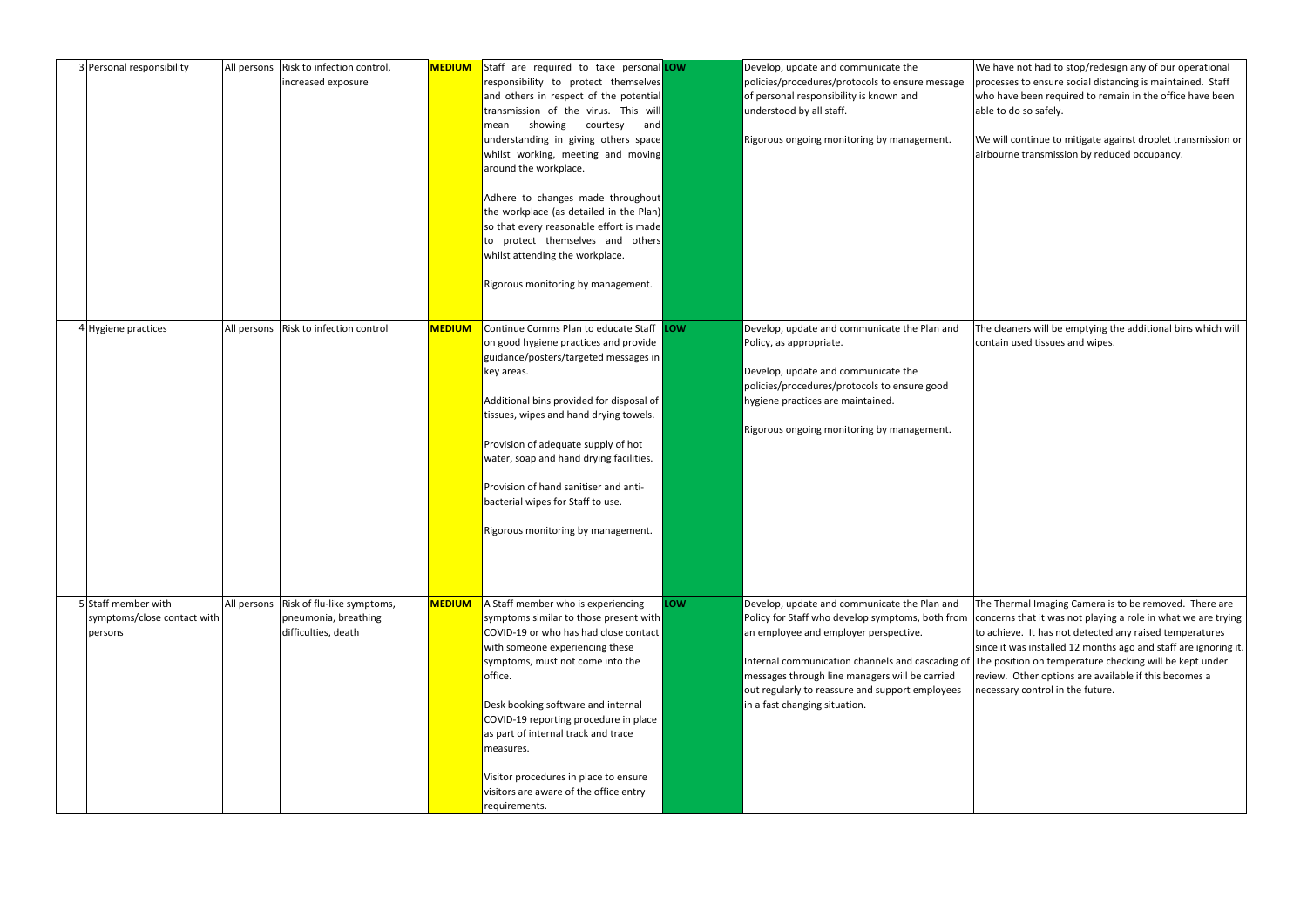| 6 Limit work trips   | Staff<br>member<br>travelling<br>All persons                                            | Risk of Increased exposure,<br>infection control | LOW           | Minimise unnecessary work travel.<br>Minimise non-essential travel -<br>consider remote options first.<br>Consider the impact of any quarantine<br>restrictions which might be imposed.                                                                                                                                                                                                                                                                                                                                                                                                                                                                                                                        | LOW | Review latest Government Covid-19 travel<br>guidance and update the Plan and Policy as<br>required.                                                                                                                                                                                                                                                                                        | N <sub>o</sub>           |
|----------------------|-----------------------------------------------------------------------------------------|--------------------------------------------------|---------------|----------------------------------------------------------------------------------------------------------------------------------------------------------------------------------------------------------------------------------------------------------------------------------------------------------------------------------------------------------------------------------------------------------------------------------------------------------------------------------------------------------------------------------------------------------------------------------------------------------------------------------------------------------------------------------------------------------------|-----|--------------------------------------------------------------------------------------------------------------------------------------------------------------------------------------------------------------------------------------------------------------------------------------------------------------------------------------------------------------------------------------------|--------------------------|
| 7 Higher risk groups | Clinically<br>vulnerable<br>and<br>Clinically<br>Extremely<br>Vulnerable<br>individuals | Risk to infection control                        | LOW           | Clinically Extremely Vulnerable (CEV)<br>and Clinically Vulnerable individuals are<br>at higher risk from COVID-19, but that<br>risk is significantly reduced by a double<br>vaccination and other than to apply<br>caution in the case of CEV there is no<br>longer any specific Government<br>guidance which applies to this group.<br>The Plan will mean these individuals<br>can have confidence that they can<br>attend the workplace.<br>Review the situation regarding<br>localised cases on an on-going basis<br>and ensure good communication with<br>all high-risk individuals.<br>Individuals will not be discriminated<br>against directly or indirectly because of<br>a protected characteristic. | LOW | Relevant individuals to discuss with their Manager CE<br>and HR their individual circumstances.                                                                                                                                                                                                                                                                                            | di:                      |
| 8 Internal cleaning  | All persons                                                                             | Risk to infection control                        | <b>MEDIUM</b> | An increased cleaning regime is in place LOW<br>within our office with dedicated<br>cleaning personnel to ensure the<br>workplace is suitably cleaned on a<br>regular basis.<br>Additional cleaning staff have been<br>engaged to provide a rolling cleaning<br>service to clean common areas and<br>frequent touch points during the<br>working day.<br>Staff are able to clean their<br>workstations with materials provided<br>at any time.                                                                                                                                                                                                                                                                 |     | Monitor the frequency of cleaning of frequently-<br>touched communal areas, including door handles, fo<br>lift buttons, printer controls, kitchens, toilets,<br>showers, bin lids, light switches, handrails, phones co<br>and desks.<br>Implement rigorous checks to ensure procedures<br>are being followed and standards are being met.<br>Staff confidence in our cleaners is crucial. | ITh<br>lth<br><b>Cle</b> |

EV and Clinically Vulnerable members of Staff have been lentified to HR (to the extent the individuals have made a isclosure).

he use of anti-fogging spray is to be stopped. The Centre or Disease Control and Prevention (cdc.gov) has concluded at the risk of transmission through contact with ontiminated surfaces is considered low. The increased eaning regime will continue.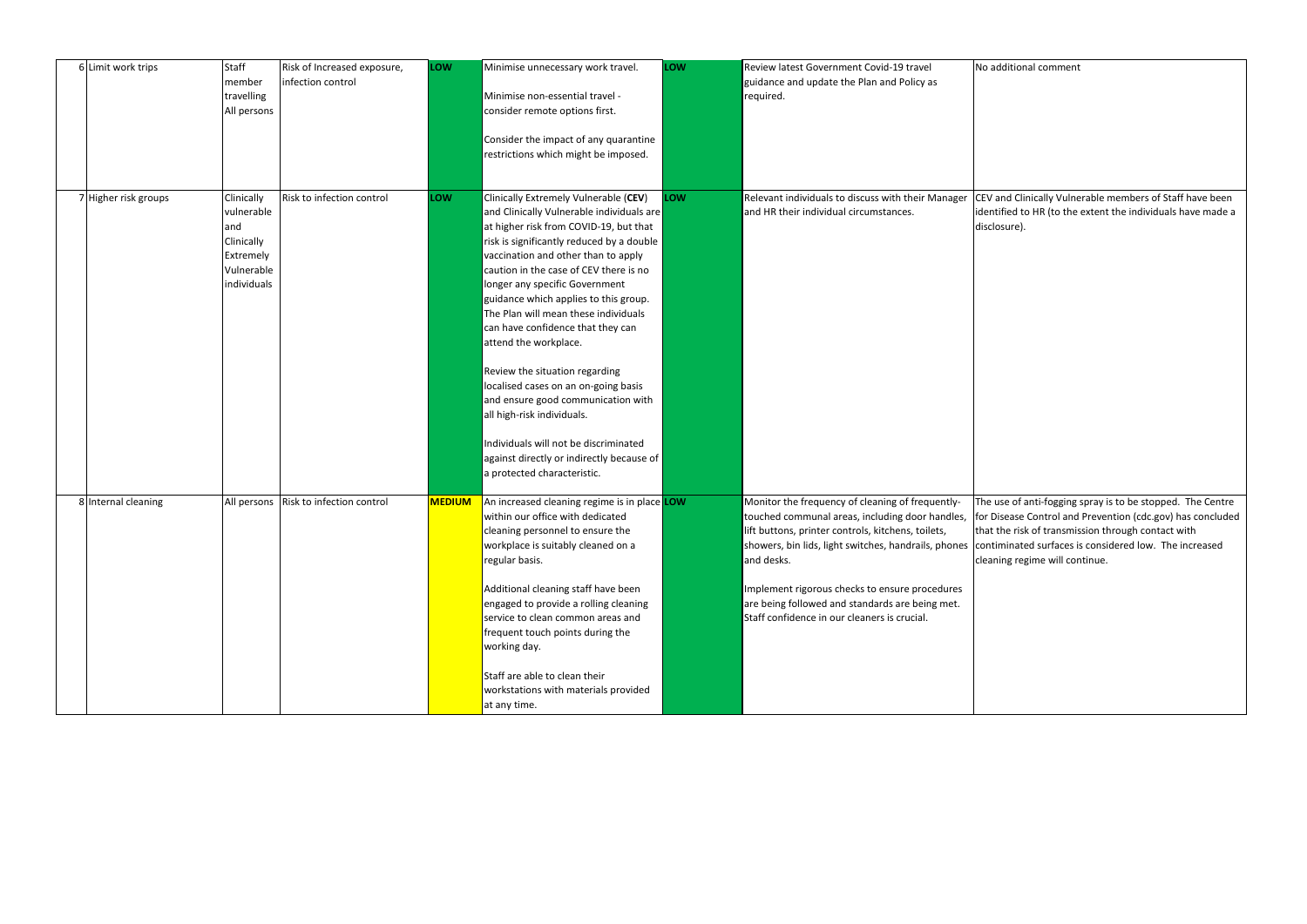high proportion of Staff currently use public transport to commute.

number of mental health initiatives and support are ready in place within the business.

| 9 Catering facilities                     | All persons             | Risk to infection control,<br>increased exposure                          | <b>MEDIUM</b> | Cafe area open for use with users<br>taking personal responsibility for how it<br>is used.<br>Cups, crockery and cutlery to be made<br>available but Staff are free to continue<br>to use their own and to wash their own<br>after use. All Staff have a personal<br>locker to store personal belongings.    | LOW        | Develop, update and communicate the<br>policies/procedures/protocols to ensure good<br>hygiene practices and social distancing measures<br>are maintained.                                                                                                                                                                                                  | No        |
|-------------------------------------------|-------------------------|---------------------------------------------------------------------------|---------------|--------------------------------------------------------------------------------------------------------------------------------------------------------------------------------------------------------------------------------------------------------------------------------------------------------------|------------|-------------------------------------------------------------------------------------------------------------------------------------------------------------------------------------------------------------------------------------------------------------------------------------------------------------------------------------------------------------|-----------|
| 10 Personal Protective<br>Equipment (PPE) |                         | All persons Risk to infection control<br>Eyes, mouth and nose             | <b>LOW</b>    | Appropriate PPE provided for<br><b>Reception Staff and Office Services</b><br>Staff, as detailed in the Plan. Guidance<br>on the wearing of PPE provided as<br>appropriate.<br>Continue Comms Plan to provide<br>guidance to Staff on good hygiene<br>practices through posters, TV screen<br>messaging etc. | <b>LOW</b> | Develop and update the Comms Plan as<br>appropriate.                                                                                                                                                                                                                                                                                                        | <b>No</b> |
| 11 Public transport                       | transport to<br>commute | All persons Risk of increased exposure,<br>using public infection control | <b>MEDIUM</b> | Facilities for walking/cycling to work<br>instead of using public transport.<br>Limited availability of parking spaces in<br>the basement carpark for use by Staff,<br>with priority given to CEV staff and<br>those who live with them, subject to a<br>booking system.                                     | LOW        | Follow guidance/rules applied by transport<br>operators to lower risk.                                                                                                                                                                                                                                                                                      | A<br>COI  |
| 14 Mental health                          |                         | All persons Risk of mental health issues                                  | <b>MEDIUM</b> | Management will promote mental<br>health and wellbeing awareness to<br>Staff and will offer appropriate<br>support.<br>Line managers will offer support to<br>Staff who are affected by COVID-19 or<br>has a family member affected.                                                                         | LOW        | Internal communication channels and cascading of $\vert$ A r<br>messages through line managers to be carried out alr<br>regularly to reassure and support employees in a<br>fast-changing situation.<br>Regular communication of mental health<br>information and open-door policy for those who<br>need additional support to be adopted by<br>management. |           |

o additional comment

deditional comment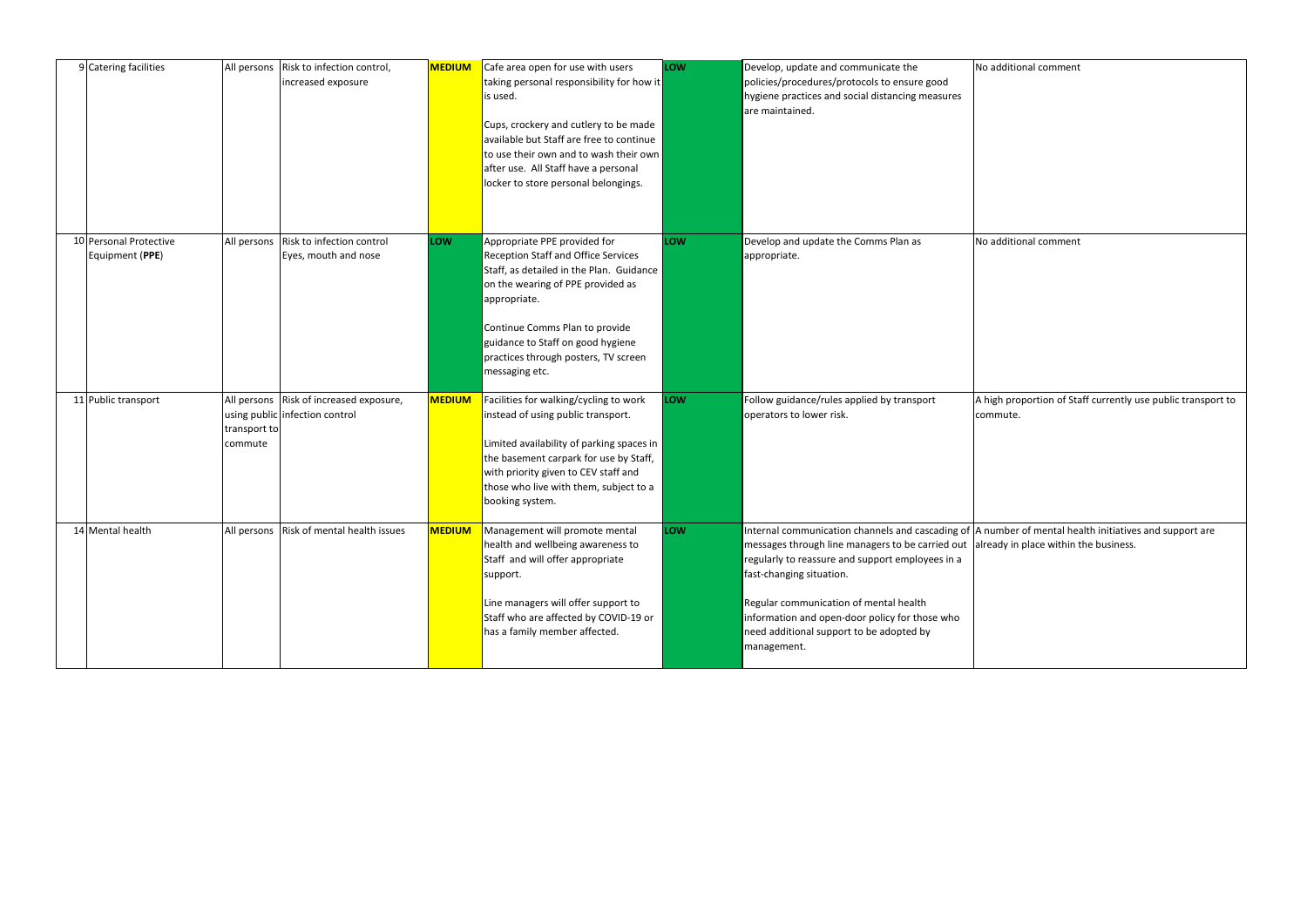## **Risk Matrix Summary Explained**

The numbers in the table below are calculated thus: Severity x Likelihood = Risk.

|                            | <b>Severity</b> |        |                |                |                            |  |                                  | <b>Risk Level</b>              |
|----------------------------|-----------------|--------|----------------|----------------|----------------------------|--|----------------------------------|--------------------------------|
| Likelihood                 | Minor           | Major  | Critical (3)   | Fatal          | <b>Multiple Fatalities</b> |  | <b>Existing Control Measures</b> | Reduce The Risk As Soon        |
|                            | (1)             | (2)    |                | (4)            | (5)                        |  | Suffice                          | <b>As Possible</b><br>(Medium) |
| Improbable (1)             |                 |        | 6 <sup>1</sup> | 8 <sup>2</sup> |                            |  | (Low)                            |                                |
| Remote (2)<br>Possible (3) |                 | 4<br>6 | a              | 12             | 10.<br>15,                 |  |                                  |                                |
| Probable (4)               |                 | 8      | 12             | 16             | 20 <sup>°</sup>            |  |                                  |                                |
| Frequent (5)               |                 | 10     | 15             | 20.            | 257                        |  |                                  |                                |

| Likelihood |                                                                      | <b>Severity</b> |                                                                     |
|------------|----------------------------------------------------------------------|-----------------|---------------------------------------------------------------------|
|            | Improbable - not likely to be true or happen                         |                 | Minor - nips, cuts, skin rash, no lost time                         |
|            | Remote - having very little connection with or relationship to       |                 | Major - requires professional First Aid advise (onsite)             |
|            | Possible - occuring, appearing, or done infrequently and irregularly |                 | Critical - requires proessional medical attention, take to hospital |
|            | Probable - likely to happen                                          |                 | Fatal - fatal                                                       |
|            | Frequent - occuring or done many times at short intervals            |                 | Mutiple Fatalities - multiple fatalities                            |
|            |                                                                      |                 |                                                                     |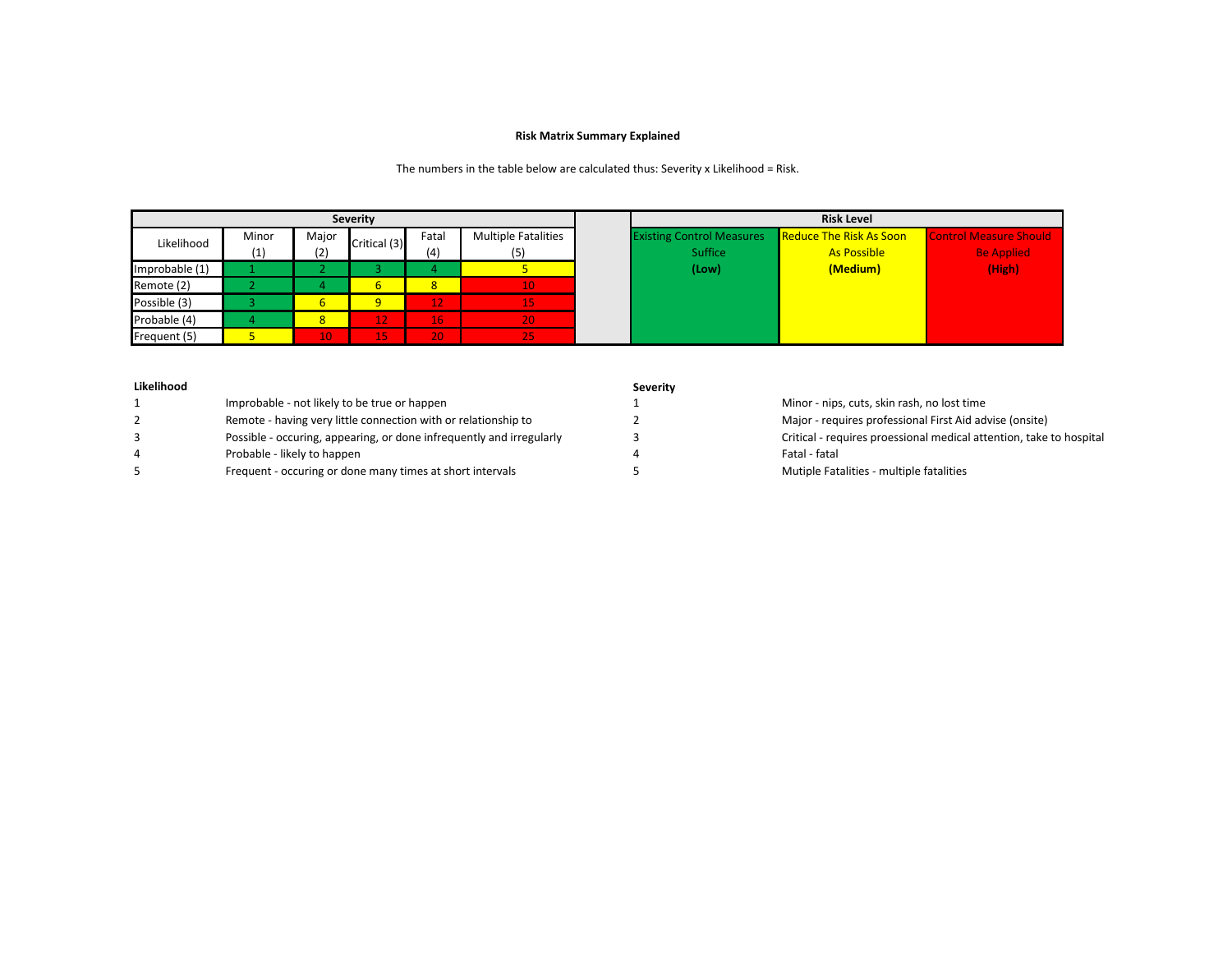A number of resources have been reviewed and considered in the creation of this risk assessment. This includes but is not limited to the following:

<https://www.gov.uk/guidance/working-safely-during-coronavirus-covid-19> <https://assets.publishing.service.gov.uk/media/5eb97e7686650c278d4496ea/working-safely-during-covid-19-offices-contact-centres-240620.pdf> <https://www.gov.uk/government/publications/covid-19-stay-at-home-guidance/stay-at-home-guidance-for-households-with-possible-coronavirus-covid-19-infection> <https://www.gov.uk/guidance/nhs-test-and-trace-how-it-works> <https://www.nhs.uk/live-well/healthy-body/best-way-to-wash-your-hands/> <https://www.cpni.gov.uk/staying-secure-during-covid-19-0>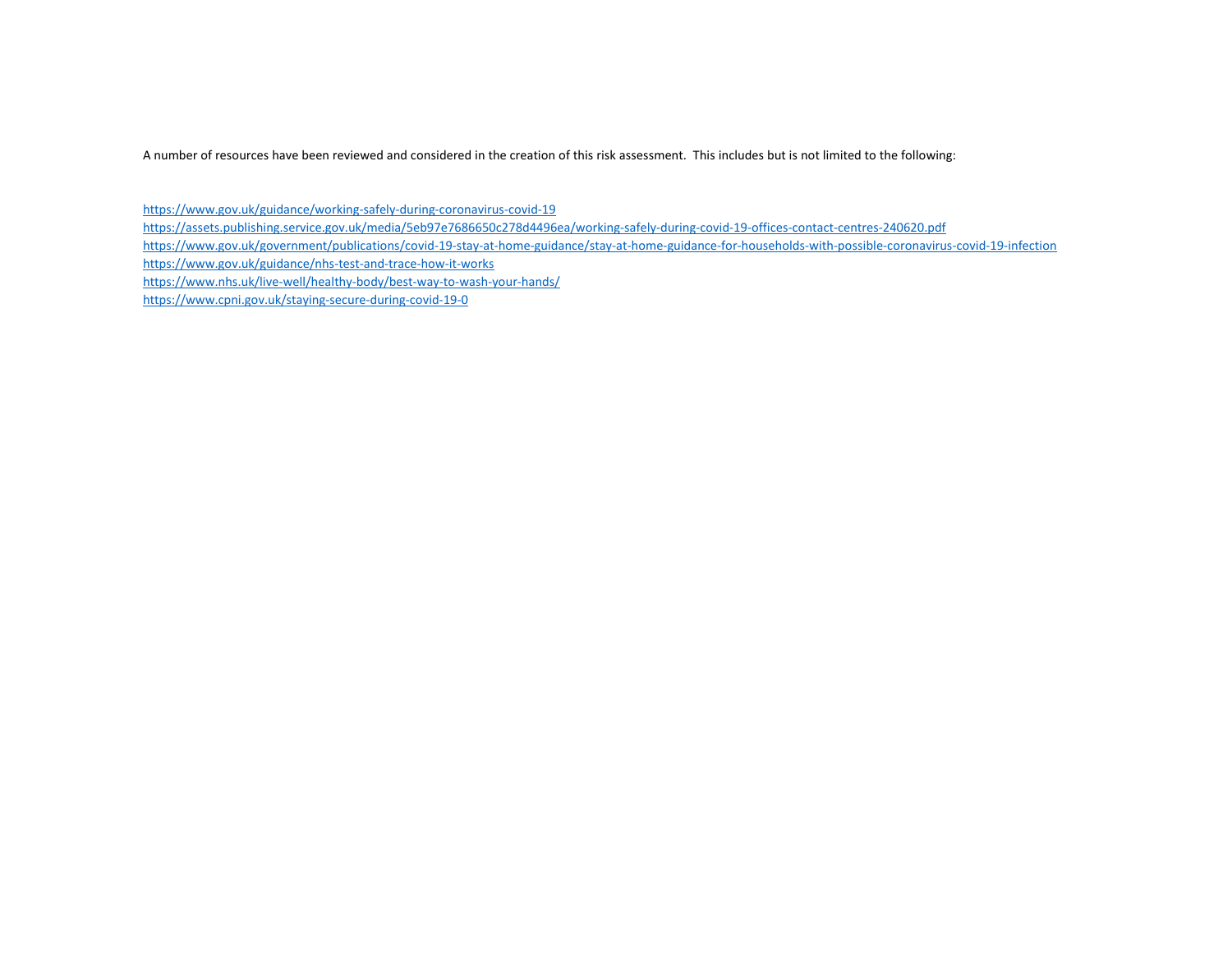| <b>Risk register version</b> |            |
|------------------------------|------------|
| Date of last review          | 05-May-21  |
| Next review date             | 30-Jun-211 |

| <b>Revision History</b>         | Author         | <b>Date</b> | Change                                                                                                                                                                                                                                                 | Version        |
|---------------------------------|----------------|-------------|--------------------------------------------------------------------------------------------------------------------------------------------------------------------------------------------------------------------------------------------------------|----------------|
| Risk assessment produced        | Kathryn Farrar |             | 26-Jun-20 First issue                                                                                                                                                                                                                                  | 1              |
| Risk assessment reviewed        | Kathryn Farrar |             | 05-Aug-20 Updated to reflect changes implemented<br>by WM and as a result of Government<br>guidance                                                                                                                                                    | 2              |
| Risk assessment reviewed        | Kathryn Farrar |             | 14-Sep-20 Updated to reflect new PHE reporting<br>requirement                                                                                                                                                                                          | 3              |
| <b>Risk assessment reviewed</b> | Kathryn Farrar |             | 30-Oct-20 Updated risks 5 (internal reporting; track<br>and trace) and 9 (catering) to reflect<br>current position                                                                                                                                     | $\overline{4}$ |
| Risk assessment updated         | Kathryn Farrar |             | 04-Nov-20 Note added to reflect November 2020<br>lockdown and the application of the risk<br>assessment                                                                                                                                                | 4.1            |
| Risk assessment updated         | Kathryn Farrar |             | 02-Dec-20 Note re November 2020 lockdown<br>removed the reflect the end of lockdown                                                                                                                                                                    | 4.2            |
| <b>Risk assessment reviewed</b> | Kathryn Farrar |             | 12-Jan-21 Updated risks 1 (Outbreak of COVID-19), 4<br>(Hygiene Practices) and 10 (PPE) to reflect<br>changes made to manage the risks posed<br>by the new COVID-19 variant, to reflect the<br>January 2021 lockdown and latest<br>Government guidance | 5              |
| Risk assessment reviewed        | Kathryn Farrar |             | 01-Mar-21 Next review date moved on to end of June<br>2021. No changes.                                                                                                                                                                                | 5.1            |